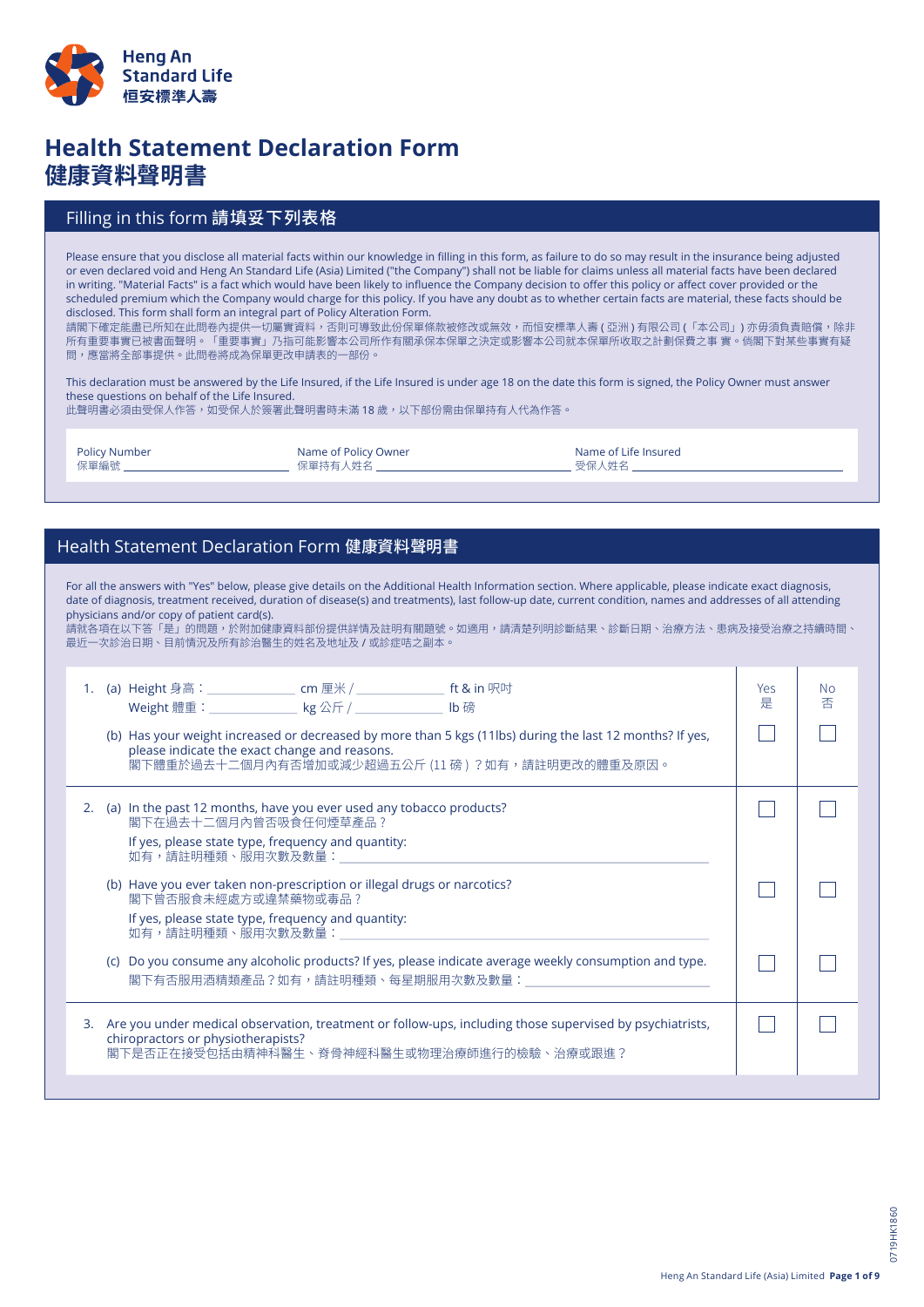## Health Statement Declaration Form 健康資料聲明書

| In the past 5 years 閣下在過去五年內:<br>4. |                                                                                                                                                                                                                                                                                                                                                                                                                                          | Yes<br>是 | No.<br>否 |
|-------------------------------------|------------------------------------------------------------------------------------------------------------------------------------------------------------------------------------------------------------------------------------------------------------------------------------------------------------------------------------------------------------------------------------------------------------------------------------------|----------|----------|
| 曾否接受任何手術、住院或治療?                     | (a) have you had an operation, hospitalisation or medical treatment?                                                                                                                                                                                                                                                                                                                                                                     |          |          |
|                                     | (b) have you ever had or been advised to have or intended to have an X-ray, Ultrasound, CAT scan, ECG,<br>blood test, other medical investigation or diagnostic test?<br>曾否接受或被建議或準備接受任何醫療檢查或檢驗,包括X光、超聲波、電腦掃描、心電圖、驗血等?                                                                                                                                                                                                                   |          |          |
|                                     | (c) have you ever suffered from any illness, injury or effects of an accident lasting for more than 14 days?<br>閣下曾否生病、受傷或受意外影響達十四天以上?                                                                                                                                                                                                                                                                                                   |          |          |
| 5. Have you ever 閣下曾否:              |                                                                                                                                                                                                                                                                                                                                                                                                                                          |          |          |
| 被診斷為乙型肝炎帶菌者?                        | (a) been diagnosed as a Hepatitis B carrier?                                                                                                                                                                                                                                                                                                                                                                                             |          |          |
|                                     | (b) had an HIV test or received counseling or medical advice in connection with AIDS or AIDS-related<br>condition or sexually transmitted disease?<br>接受愛滋病檢驗或與其有關的輔導及醫學意見,患上與愛滋病有關的或由性接觸傳染的疾病?                                                                                                                                                                                                                                          |          |          |
| condition.                          | 6. Have any of your parent(s), brother(s) or sister(s) died or suffered from diabetes, kidney, and/or liver<br>disease, heart disease, stroke, cancer, any form of hereditary disease, AIDS or AIDS-related conditions?<br>If yes, please provide details of relationship, illness, age when the illness was discovered and the present<br>閣下的父母、兄弟姊妹中有否曾患上糖尿病、肝及 / 或腎病、心臟病、中風、癌症、任何遺傳病、愛滋病或其<br>有關疾病或因上述之病症而去世,如有,請註明親人關係、疾病、發病年齡及現時狀況。 |          |          |
| 閣下曾否患有或經歷以下疾病或病徵:                   | 7. Have you ever suffered from or experienced symptoms of:                                                                                                                                                                                                                                                                                                                                                                               |          |          |
|                                     | (a) any disease(s) or disorder(s) of the heart, blood, blood vessel or circulatory system, such as chest<br>pain, heart murmur, stroke or raised blood pressure?<br>任何心臟、血液、血管或循環系統等疾病,如:胸部疼痛、心臟有雜音、中風或高血壓?                                                                                                                                                                                                                              |          |          |
|                                     | (b) cancer, tumour, cyst, lump or carcinoma-in-situ of any kind, disorder of lymph gland, diabetes,<br>endocrine disease or thyroid disorder?<br>癌症、腫瘤、囊腫、腫塊、任何原位癌、任何淋巴腺的疾病、糖尿病、內分泌或甲狀腺等疾病?                                                                                                                                                                                                                                              |          |          |
| (including hepatitis)?              | (c) disorder(s) of the kidney, bladder, stomach, bowel, digestive system, genitourinary disorder or liver<br>腎、膀胱、胃、腸、消化系統、泌尿生殖系統或肝 ( 包括肝炎 ) 等疾病?                                                                                                                                                                                                                                                                                        |          |          |
|                                     | (d) any mental or nervous disorder(s), neurological disorder(s), disorder(s) of the musculoskeletal<br>system (including the spine), gout, or arthritis?<br>任何精神或神經系統、肌胳系統 ( 包括脊髓 ) 、痛風或關節炎等疾病?                                                                                                                                                                                                                                          |          |          |
|                                     | (e) asthma, bronchitis, tuberculosis or any other chest complaint?<br>哮喘、支氣管炎、結核病或其他胸肺疾病?                                                                                                                                                                                                                                                                                                                                                |          |          |
| 任何眼、耳、鼻、喉或皮膚等疾病?                    | (f) any disease(s) or disorder(s) of the eyes, ears, nose, throat or skin?                                                                                                                                                                                                                                                                                                                                                               |          |          |
| 睡眠呼吸障礙 (包括睡眠窒息症)?                   | (g) sleep disordered breathing (including Obstructive Sleep Apnea)?                                                                                                                                                                                                                                                                                                                                                                      |          |          |
|                                     | (h) any other disease(s), disorder(s), physical impairment(s) or deformity(ies) not listed above?<br>任何以上未提及的疾病、機能失調、身體損傷或缺陷?                                                                                                                                                                                                                                                                                                            |          |          |
|                                     |                                                                                                                                                                                                                                                                                                                                                                                                                                          |          |          |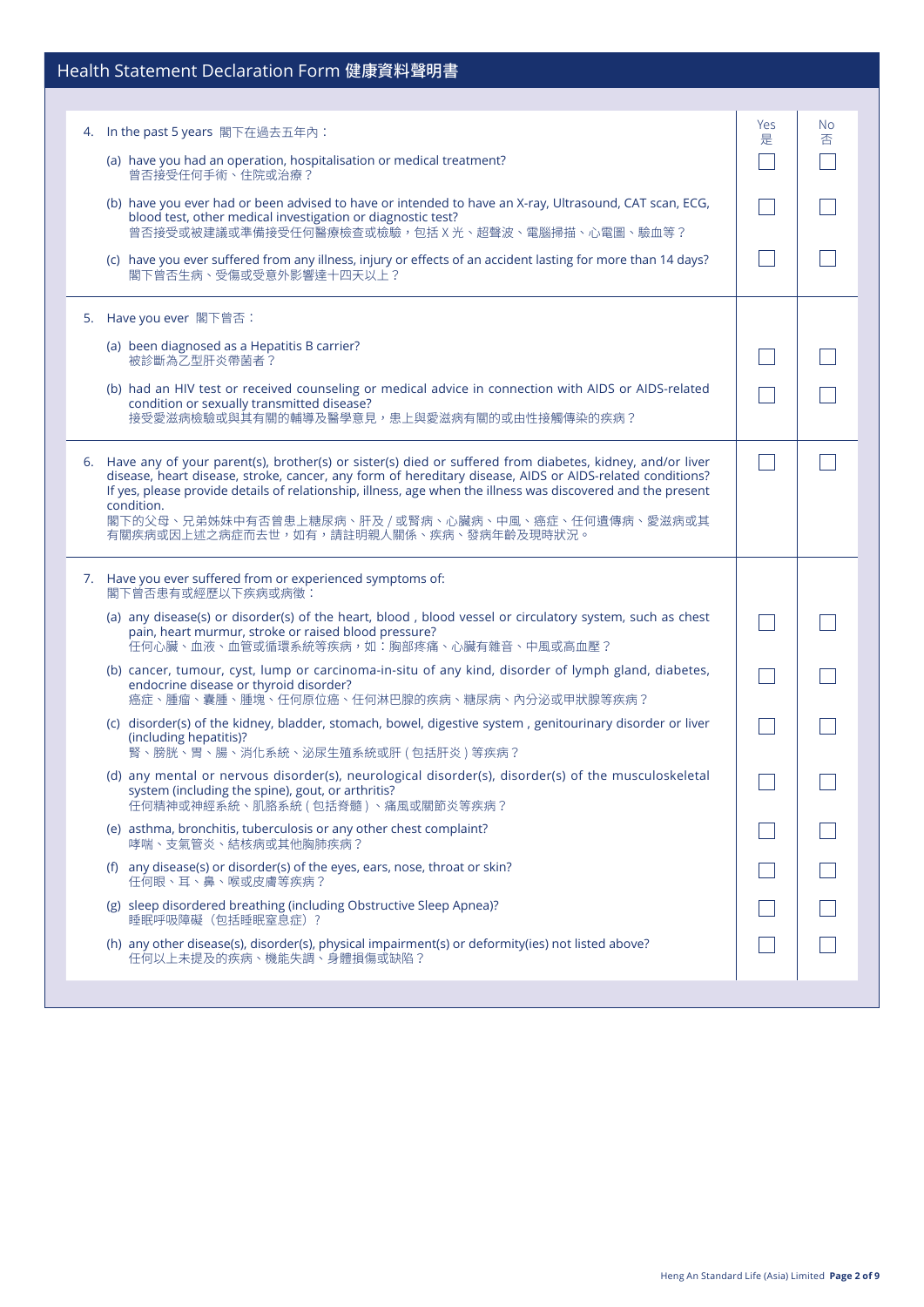# Health Statement Declaration Form 健康資料聲明書

| 8. If Proposed Life Insured is female, please answer the following questions:<br>若準受保人是女性,請回答下列問題:                                                                                                                                                                                                                        | Yes<br>是 | <b>No</b><br>否 |  |  |
|---------------------------------------------------------------------------------------------------------------------------------------------------------------------------------------------------------------------------------------------------------------------------------------------------------------------------|----------|----------------|--|--|
| (a) Has proposed insured ever had or been told to have or been treated or advised to have<br>investigations or surgery or had history of the following conditions:<br>準受保人曾經被告知或曾接受治療或建議接受跟進檢查或外科手術或曾患有以下疾病:                                                                                                              |          |                |  |  |
| (i) Breast related conditions such as abnormal mammogram or ultrasound or any other breast<br>disease/disorder?<br>乳房相關的疾病,例如乳房 X 光檢查或超聲檢查異常或任何其他乳腺疾病 / 病症?                                                                                                                                                               |          |                |  |  |
| (ii) Gynecological problems such as irregular or excessive menstruation, abnormal pap smear test or<br>any disease/disorder of cervix, vagina, uterus, fallopian tubes, ovaries and organs in the pelvic area?<br>婦科問題,例如月經不調或過度,宮頸塗片檢查異常或子宮頸、陰道、子宮、輸卵管、卵巢和盆腔區<br>域的器官是否有任何疾病 / 病症?                                       |          |                |  |  |
| (iii) Complications or abnormalities associated with pregnancy or delivery such as ectopic<br>pregnancy, diabetes, hypertension, protein in urine?<br>與懷孕或分娩期間發生妊娠相關的併發症或異常,例如宮外孕、糖尿病、高血壓、蛋白尿?                                                                                                                            |          |                |  |  |
| (b) Are you now pregnant? If yes, please state the expected date of delivery and current condition in the<br>table of Additional Health Information<br>閣下是否正在懷孕?如「是」,請於附加健康資料一欄中註明預產日期及現時狀況。                                                                                                                              |          |                |  |  |
| 9. If Proposed Life Insured is under age 15, please answer the following questions:<br>若準受保人年齡是十五歲以下,請回答下列問題:                                                                                                                                                                                                             |          |                |  |  |
| (a) How many kgs/lbs has the Proposed Life Insured gained in the past year?<br>過去一年,準受保人的體重增加了多少公斤 / 磅? _____________________<br>kgs/lbs 公斤 /磅<br>If the Proposed Life Insured's weight remained unchanged or lost, please give details.<br>如準受保人的體重無增加或體重下降,請詳細解釋。                                                       |          |                |  |  |
| (b) Was the Proposed Life Insured's birth premature or postmature? Any special care needed after birth?<br>準受保人是否早產或過期出生?出生後曾否接受特別護理?                                                                                                                                                                                     |          |                |  |  |
| (c) Were there/has there been any birth difficulties, physical defects, lack of mental development,<br>Down's syndrome, congenital disorder, anaemia, leukaemia, other disorder of blood or shown any<br>sign of slow physical or mental development?<br>曾否出現難產、缺陷、缺乏正常心智發展、唐氏綜合症、先天性疾病、貧血、白血病、其他血液疾病或生<br>理上或心智發展緩慢的跡象?  |          |                |  |  |
| (d) Has the Proposed Life Insured missed any normal immunization procedure?<br>準受保人曾否遺漏正常的防疫注射程序?                                                                                                                                                                                                                         |          |                |  |  |
| Heng An Standard Life (Asia) Limited reserves the right to deduct any medical fee from the initial premium if the application is withdrawn<br>or the policy is cancelled within the cooling-off period (as referred to in the policy provisions).<br>若申請人於保單簽發前取消保單申請或於冷靜期內取消已簽發之保單,恒安標準人壽 ( 亞洲 ) 有限公司保留於首期保費中扣除已支付之醫療費用的 |          |                |  |  |

權利 ( 根據保單條款 )。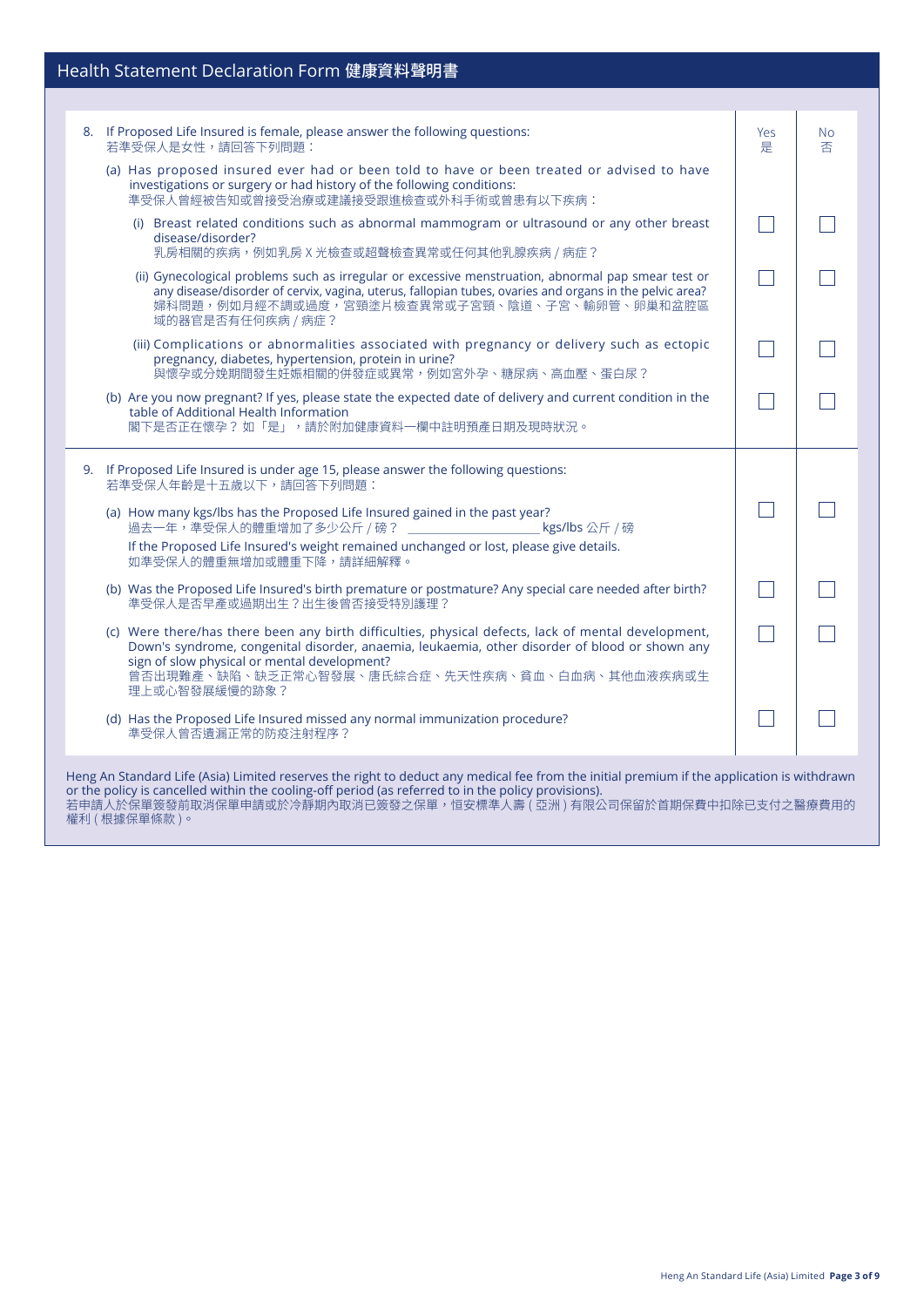#### **Additional Health Information 附加健康資料**

| Question                                            | Exact      | Date of               | Name & Address<br>For all Attending<br>Physicians, Clinics or<br>Hospitals | Any Investigation?<br>任何檢驗 |                                   |  | Any Treatment?<br>任何治療 |                   | Last Follow-up<br>Date &<br>Current Condition |
|-----------------------------------------------------|------------|-----------------------|----------------------------------------------------------------------------|----------------------------|-----------------------------------|--|------------------------|-------------------|-----------------------------------------------|
| No.<br>Diagnosis<br>Diagnosis<br>題號<br>診斷結果<br>診斷日期 |            | 所有診治醫生,診所或<br>醫院名稱及地址 | Date 日期                                                                    |                            | Type 種類 Result 結果 Date 日期 Type 種類 |  |                        | 最近一次診治日期<br>及目前情況 |                                               |
|                                                     |            |                       |                                                                            |                            |                                   |  |                        |                   |                                               |
|                                                     |            |                       |                                                                            |                            |                                   |  |                        |                   |                                               |
|                                                     |            |                       |                                                                            |                            |                                   |  |                        |                   |                                               |
|                                                     |            |                       |                                                                            |                            |                                   |  |                        |                   |                                               |
|                                                     |            |                       |                                                                            |                            |                                   |  |                        |                   |                                               |
|                                                     |            |                       |                                                                            |                            |                                   |  |                        |                   |                                               |
|                                                     |            |                       |                                                                            |                            |                                   |  |                        |                   |                                               |
|                                                     |            |                       |                                                                            |                            |                                   |  |                        |                   |                                               |
|                                                     |            |                       |                                                                            |                            |                                   |  |                        |                   |                                               |
|                                                     |            |                       |                                                                            |                            |                                   |  |                        |                   |                                               |
|                                                     |            |                       |                                                                            |                            |                                   |  |                        |                   |                                               |
|                                                     |            |                       |                                                                            |                            |                                   |  |                        |                   |                                               |
|                                                     |            |                       |                                                                            |                            |                                   |  |                        |                   |                                               |
|                                                     |            |                       |                                                                            |                            |                                   |  |                        |                   |                                               |
|                                                     | Others 其他: |                       |                                                                            |                            |                                   |  |                        |                   |                                               |
|                                                     |            |                       |                                                                            |                            |                                   |  |                        |                   |                                               |
|                                                     |            |                       |                                                                            |                            |                                   |  |                        |                   |                                               |
|                                                     |            |                       |                                                                            |                            |                                   |  |                        |                   |                                               |
|                                                     |            |                       |                                                                            |                            |                                   |  |                        |                   |                                               |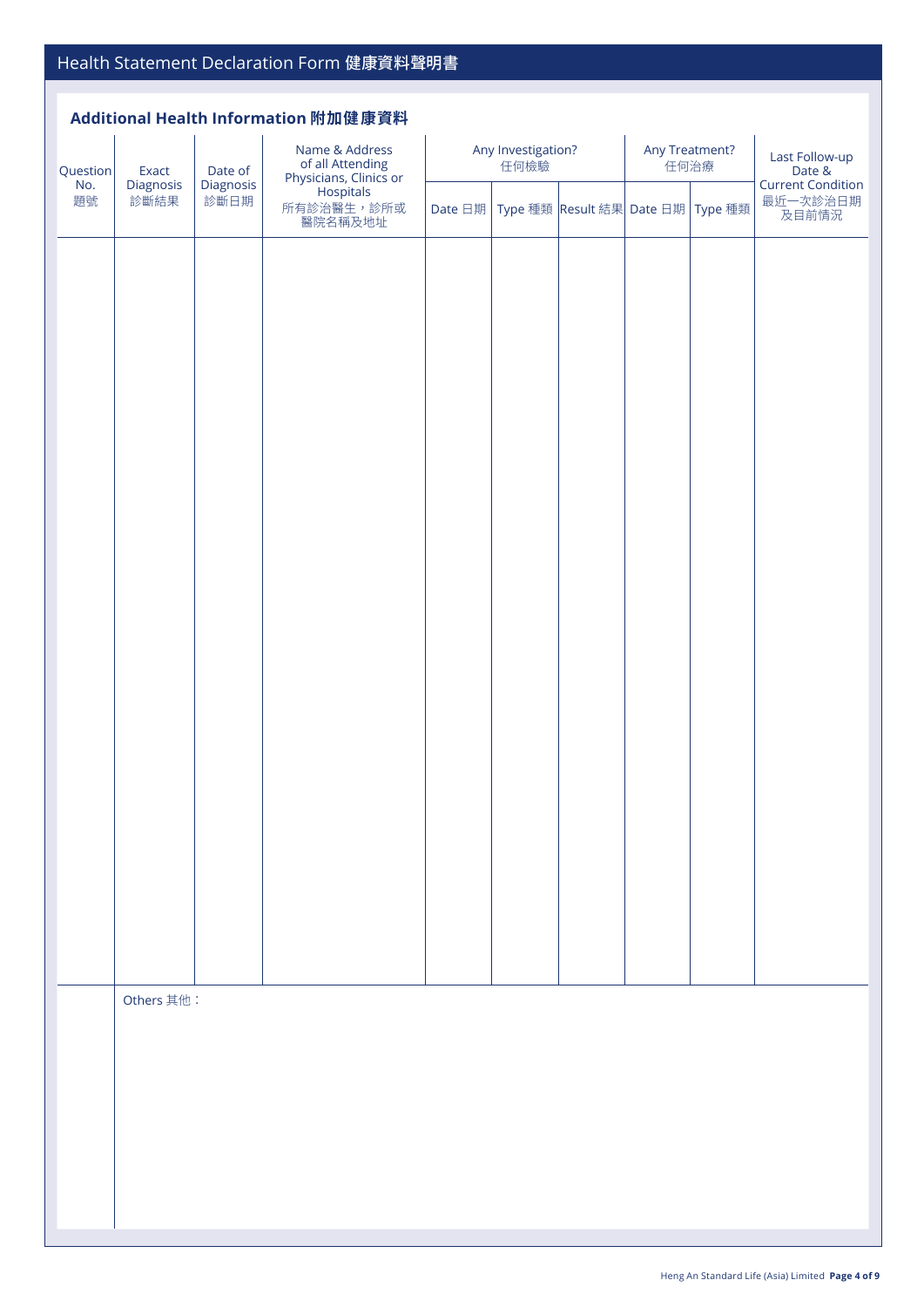| 1. Do you intend to work or live outside Hong Kong? If yes, please state city, country, reason, frequency and duration of visits<br>on the Additional Health Information section.<br>閣下有否打算在香港以外地方工作或居住?如有,請在附加健康資料內註明城市、國家、原因、逗留時間及次數。                                                 |
|-----------------------------------------------------------------------------------------------------------------------------------------------------------------------------------------------------------------------------------------------------------------------------------------|
| (a) Country(ies) and City(ies) of residency you have been stayed more than 183 calendar days in the past 12 months.<br>過去12個內居閣下曾住超過183個曆日以上的國家及城市。                                                                                                                                     |
| (b) Country(ies) and City(ies) of residency you intent to stay more than 183 calendar days in the next 12 months.<br>未來12個內閣下打算居住超過183個曆日以上的國家及城市。                                                                                                                                      |
| 2. Do you participate or are you planning to participate in any hazardour sport(s) or activity(ies)? If yes, please complete<br>appropriate questionnaire(s).<br>閣下有否參加或打算參加任何危險運動或活動?如有,請填寫有關問卷。<br>Yes<br><b>No</b><br>否<br>是                                                         |
| 3. For life, accident, disability, health or critical illness insurance:<br>就人壽、意外、傷殘、醫療或危疾保險:<br>(a) do you have any existing policy(ies) or have you made any application for life insurance which has not yet been<br>approved?<br>閣下現時是否擁有任何保單或其他已申請尚未被接納之人壽保險?<br>Yes<br><b>No</b> |
| 否<br>是<br>If yes, please state company name(s), type(s) of insurance, sum insured and year of issue.<br>如有,請註明公司名稱、保單類別、保額及發出年份。                                                                                                                                                        |
| (b) have you ever had an application or reinstatement declined, postponed, revised premium amount or accepted on<br>modified terms?<br>閣下曾否於投保或要求保單復效時遭受拒絶、延期、重訂保費或作出任何條款修改?<br>Yes<br>No<br>香<br>」。                                                                                    |
| (c) have you made any claim in the past 12 months or are you currently making a claim?<br>閣下曾否於過去12個月內或現在正提出索償?<br>Yes<br>No                                                                                                                                                            |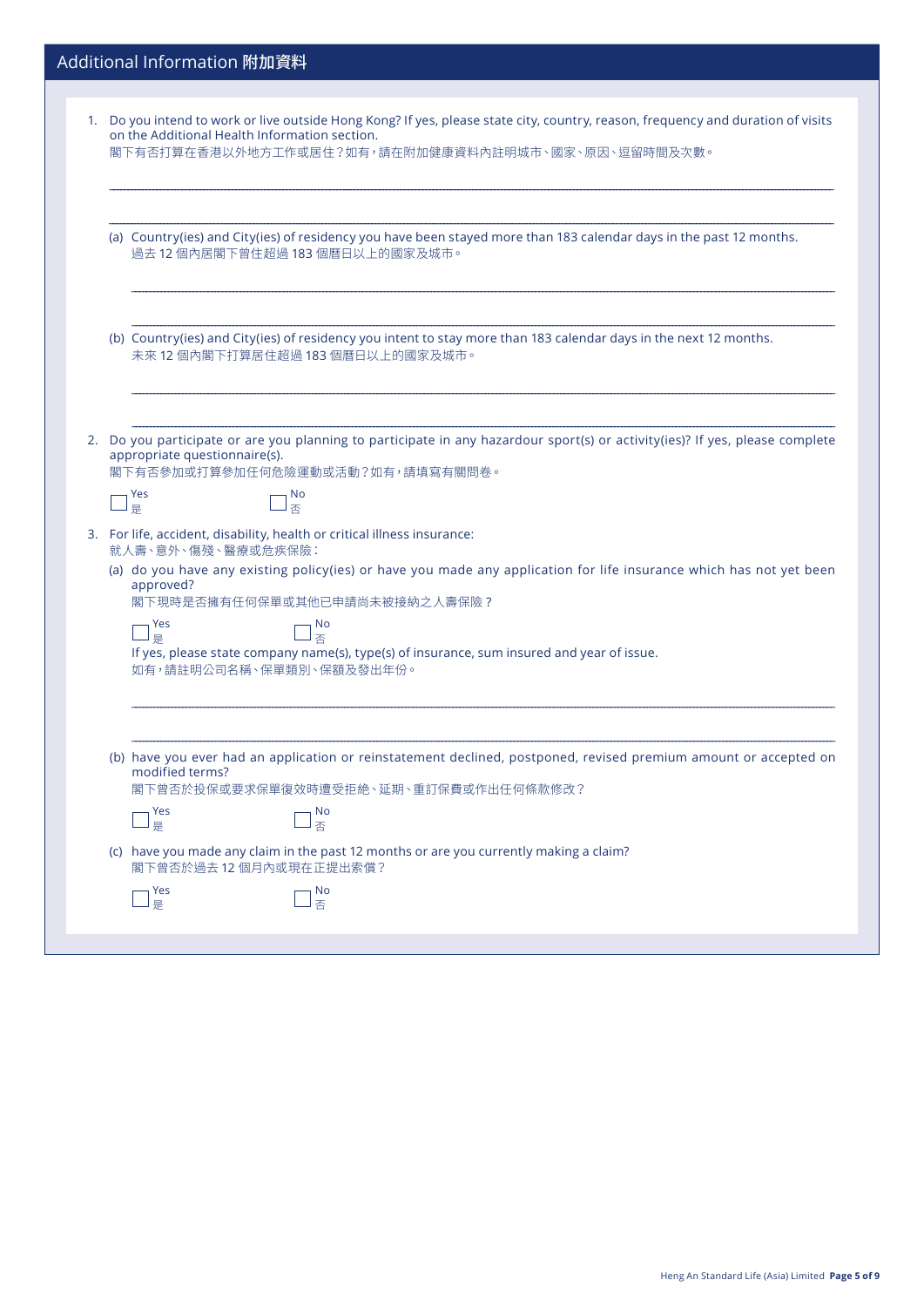#### Declaration and Signature 聲明及簽署

l/We declare and agree that the provided information in this Form is complete and not misleading to the best of my/our knowledge and shall form the basis of and be incorporated into the policy. If any of the statements and answers given in this Form are inaccurate or any material facts have not been disclosed. Heng An Standard Life (Asia) Limited (the "Company") may render the application of this policy or application for alteration / reinstatement of the policy voidable.

本人 / 吾等謹此聲明及同意於此申請書內之資料為所認知之全部事實及無任何誤導成份,並作為組成此保單之基礎。倘若恒安標準人壽 ( 亞洲 ) 有限公司 (「貴公 司」) 發現於此申請書內所申述之資料有任何失實或隱瞞之處, 貴公司有權取消此保單之申請,或保單更改 / 復效的申請。

l/We shall disclose to the Company any change in my/our health or insurability after signing this Form until l/we receive the policy or endorsement. 在本人 / 吾等簽署本申請書後直至本人 / 吾等收到保單或確認書前,本人 / 吾等必須向貴公司透露本人 / 吾等的健康狀況或可保權益之任何改變。

l/We authorize any licensed physician, medical practitioner hospital, clinic or other medically related facility; insurance company; or organization that has record or knowledge of me/us or my/our health, to disclose to the Company; its reinsurers and authorized representatives any such information for the purpose of assessing and processing the application or subsequent claims and services arising therefrom. To avoid any uncertainty this authorization shall bind all my/our successors, assignees, executors and all administrators and shall remain valid notwithstanding my/our death or incapacity (including but not limited to mental incapacity). A photocopy of this authorization shall be as valid as the original.

本人 / 吾等特此授權擁有本人任何資料或本人 / 吾等健康記錄之任何註冊醫生、醫療從業員、醫院、診所或其他有關醫療機構、保險公司、或組織,向貴公司、其再保 險公司及其授權代表提供任何相關資料,作為評估及處理此申請書或日後之任何索償及服務之用;該授權將在本人去世後繼續生效。為免產生任何疑問,本授權書對 本人 / 吾等之繼承人、受讓人、遺囑執行人及遺產管理人均具有約束力。即使本人 / 吾等等死亡或無行為能力 ( 包括但不限於精神無行為能力 ),本授權書仍具效力。 此授權書之影印副本跟正本同樣有效。

|/We hereby declare that any personal information of third parties provided by me/us to the Company (whether provided under this application or otherwise provided) in relation to this application has been obtained by me/us in compliance with the PDPO and the relevant third party has agreed to the disclosure of his/her personal information to the Company in relation to this application for the purposes as set out in this personal information collection statement. I/ We agree to indemnify and hold harmless, on demand, the Company against all losses, liabilities and costs which the Company may incur arising out of, or in connection with, any breach of the declaration set forth in this paragraph.

本人 / 吾等特此聲明,由本人 / 吾等就此申請提供予貴公司的任何第三方個人資料 ( 無論載於此申請書或從其他途徑所提供 ) 乃由本人 / 吾等在遵守個人資料 ( 私隱 ) 條 例的情況下獲得,且有關第三方已同意為此等個人資料收集聲明所載之目的就此申請向貴公司提供其個人資料。本人 / 吾等同意應貴公司要求,就貴公司因發生任何違 反本條款所載的聲明,而可能招致或與之相關的任何損失、責任及費用,對貴公司作出賠償,並使貴公司免受損害。

Signature must be consistent with that in your policy record. 閣下簽名樣式,應與保單記錄上簽名相同。

Signature of Life Insured 受保人簽署

Date Signed (dd/mm/yy) **簽署日期 ( 日 / 月 / 年 )** 

Signature of Policy Owner 保單持有人簽署

Date Signed (dd/mm/yy) 簽署日期 ( 日 / 月 / 年 )

Signature of Assignee (If applicable) 受讓人簽署 ( 如適用 )

Name of Assignee (in capital letter) (lf applicable) 受讓人姓名 ( 正楷填寫 )( 如適用 )

Date Signed (dd/mm/yy) 簽署日期 (日 / 月 / 年)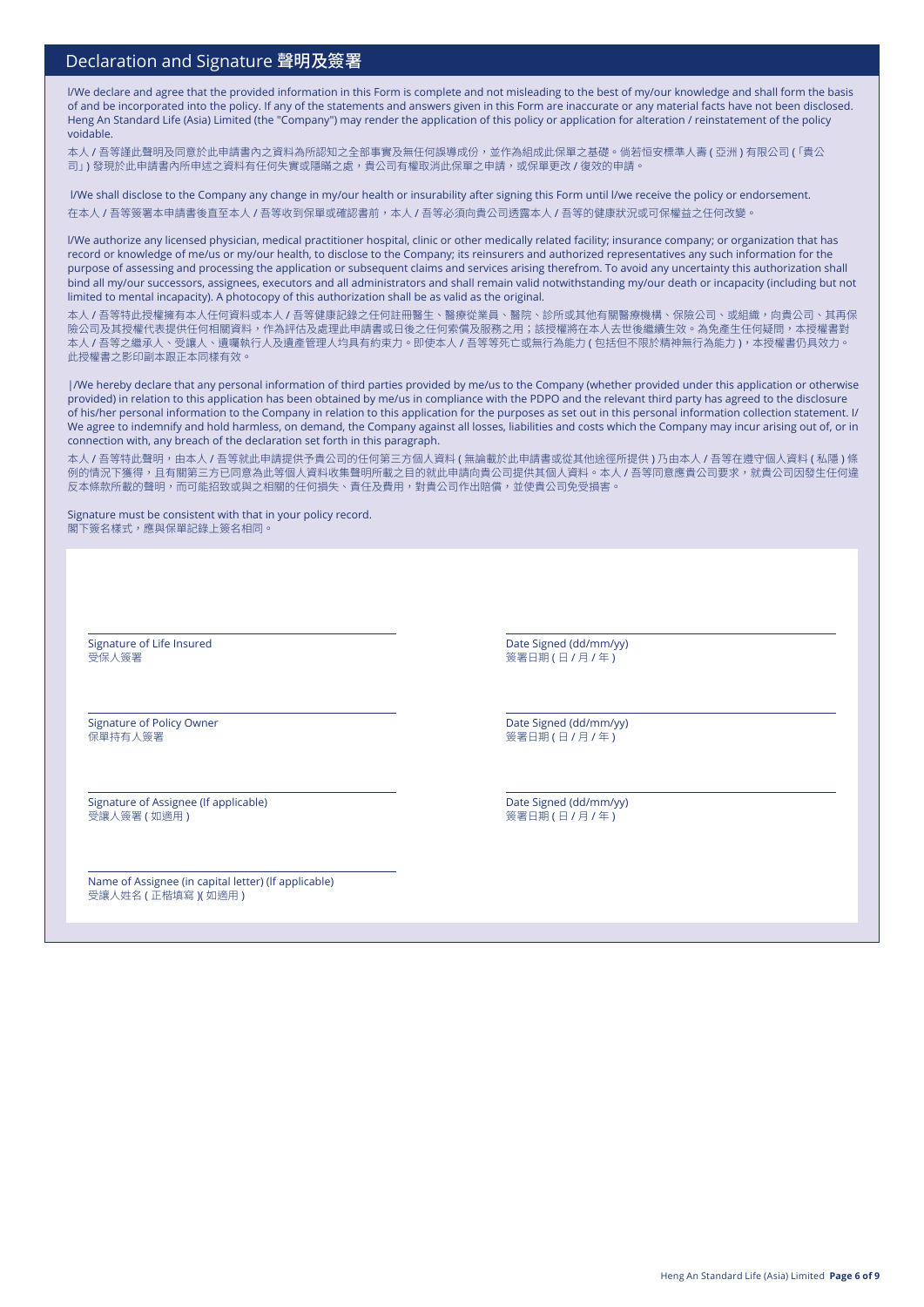| 1. | Throughout this Personal Information Collection Statement (this "Statement" or "PIC Statement") and the Foreign Tax Reporting and Withholding<br>Obligations Statement (the "Tax Obligations Statement"), certain words and phrases have defined meanings as follows:<br>本個人資料收集聲明 ( 「本聲明」 或 「個人資料收集聲明」 ) 及外地稅務呈報 / 稅務責任聲明 ( 「稅務責任聲明」 ) 中,若干詞彙的定義如下: |                                                                                                                                                                                                                                                                                                                                                                                                                                                                                                                                                                                                                                                                                                                                                                                                                                                                                                |  |
|----|------------------------------------------------------------------------------------------------------------------------------------------------------------------------------------------------------------------------------------------------------------------------------------------------------------------------------------------------------|------------------------------------------------------------------------------------------------------------------------------------------------------------------------------------------------------------------------------------------------------------------------------------------------------------------------------------------------------------------------------------------------------------------------------------------------------------------------------------------------------------------------------------------------------------------------------------------------------------------------------------------------------------------------------------------------------------------------------------------------------------------------------------------------------------------------------------------------------------------------------------------------|--|
|    | "Company"<br>「公司」                                                                                                                                                                                                                                                                                                                                    | means Heng An Standard Life (Asia) Limited;<br>指 恒安標準人壽 ( 亞洲 ) 有限公司;                                                                                                                                                                                                                                                                                                                                                                                                                                                                                                                                                                                                                                                                                                                                                                                                                           |  |
|    | "Company's group"                                                                                                                                                                                                                                                                                                                                    | means Heng An Standard Life Insurance Company Limited registered in People's Republic of China<br>(registered number 120000400008883) having its registered office at 18F, Tower II, The Exchange, 189<br>Nanjing Road, Heping District, Tianjin, People's Republic of China, 300051 together with its subsidiaries<br>(including but not limited to the Company), subsidiary undertakings and associated companies (whether<br>direct or indirect) from time to time and a "member of the Company's group" shall be construed<br>accordingly;                                                                                                                                                                                                                                                                                                                                                 |  |
|    | 「公司集團」                                                                                                                                                                                                                                                                                                                                               | 指 根據公司法於中華人民共和國註冊的恒安標準人壽保險有限公司 (註冊編號為 120000400008883), 註冊<br>辦事處位於中國天津市和平區南京路 189 號津滙廣場 2 座 18 層 ( 郵編 300051) 及其不時直接或間接擁有的子<br>公司 ( 包括但不限於本公司 )、附屬公司與關聯公司, <b>「公司集團旗下公司」</b> 亦按此詮釋;                                                                                                                                                                                                                                                                                                                                                                                                                                                                                                                                                                                                                                                                                                           |  |
|    | "Company's affiliates"<br>「公司聯屬公司」                                                                                                                                                                                                                                                                                                                   | means any of the Company's affiliates within the Company's group;<br>指 任何屬公司集團內的聯屬公司;                                                                                                                                                                                                                                                                                                                                                                                                                                                                                                                                                                                                                                                                                                                                                                                                          |  |
|    | "Consenting Person"<br>「同意人士」                                                                                                                                                                                                                                                                                                                        | means each of the following:<br>指 每位以下人士:<br>(a) the policy owner;<br>保單持有人;<br>(b) each person who has beneficial ownership of the Policy;<br>每位享有保單實益擁有權的人士;<br>(c) each person who is entitled to access the Policy's value (for example, through withdrawal,<br>surrender, policy claim, benefit payment or otherwise), change a Beneficiary, or claim or receive<br>a benefit payment or any person who is entitled to a future benefit under the Policy, including<br>without limitation any policy claimant, assignee and nominated Beneficiary under the Policy; and<br>有權透過提款、退保、保單索償、收取利益等方法取用保單價值,更改受益人,索取或接受收取利益的人<br>士,或根據保單每位日後享有收取利益權利的人士,包括但不限於任何保單索償人、保單持承受人及訂明<br>的受益人;及<br>(d) each person who is entitled to receive a payment (such as a policy claimant, policy claimant and<br>nominated Beneficiary) when an obligation to make any payment under the Policy arises or |  |
|    | "Compliance Obligations"                                                                                                                                                                                                                                                                                                                             | becomes fixed.<br>當有責任根據保單付款或確定該責任時每位有權接受收取利益的人士 ( 包括保單索償人及指定的受益人 )。<br>means obligations of the Company or of any other members of the Company's group to comply with:                                                                                                                                                                                                                                                                                                                                                                                                                                                                                                                                                                                                                                                                                                                        |  |
|    | 「合規責任」                                                                                                                                                                                                                                                                                                                                               | 指 我們或公司集團任何成員須遵守以下規定的責任:<br>(a) any applicable local or foreign law, ordinance, regulation, demand, guidance, rules, codes of<br>practice, whether or not relating to an intergovernmental agreement between the governments or<br>regulatory authorities of two or more jurisdictions; and<br>任何適用的本地或外國法律、法令、規定、要求、指引、條例和守則而不論是否有關兩個或以上司法管轄<br>區的政府之間或監管機構之間的協議;及<br>(b) any agreement between the Company (or that of any other member of the Company's group, as<br>the case may be) and any government or taxation authority in any jurisdiction.<br>我們或公司集團其他成員 ( 視情況而定 ) 與任何司法管轄區的政府或稅務當局之間的協議。                                                                                                                                                                                                                                                                                         |  |
|    | "Customer"<br>「客戶」                                                                                                                                                                                                                                                                                                                                   | means a person:                                                                                                                                                                                                                                                                                                                                                                                                                                                                                                                                                                                                                                                                                                                                                                                                                                                                                |  |
|    |                                                                                                                                                                                                                                                                                                                                                      | 指<br>(a) who is treated generally as a customer by the Company, whether the person is:<br>被公司一般當作客戶的人士,不論該人士為︰<br>(i) a policy owner, proposed policy owner, policy assignee, life insured, proposed life insured,<br>party under a trust, payer of insurance premium, beneficiary, payee of insurance benefits, or<br>financial adviser in respect of a product or service of the Company; or<br>公司產品或服務下的保單持有人、準保單持有人、保單受讓人、受保人、準受保人,信託下的當事人,<br>保費支付人、受益人、保險金受款人或財務顧問;或<br>(ii) a director, shareholder, officer, or manager of a corporate applicant for insurance or corporate<br>policy owner in respect of a product or service of the Company; and<br>正在申請或已是公司產品或服務的公司投保人或公司保單持有人之董事、股東、主管或經理;及                                                                                                                                                                                       |  |
|    |                                                                                                                                                                                                                                                                                                                                                      | (b) who has provided personal data to the Company and therefore became data subject of the<br>Company;<br>曾向公司提供個人資料而成為我們資料當事人的人士;                                                                                                                                                                                                                                                                                                                                                                                                                                                                                                                                                                                                                                                                                                                                                             |  |
|    | "data subject"<br>「資料當事人」<br>"Hong Kong"<br>「香港」                                                                                                                                                                                                                                                                                                     | means, in relation to personal data, the individual (not being a corporate person) who is the subject of<br>the data, and all such individuals as a whole shall be referred to as "data subjects";<br>指 就個人資料而言,屬該資料的當事人的個人 ( 並非法人 ),而所有該等個人統稱為「資料當事人」;<br>means the Hong Kong Special Administrative Region of the People's Republic of China;<br>指 中華人民共和國香港特別行政區;                                                                                                                                                                                                                                                                                                                                                                                                                                                                                                                           |  |
|    | "PDPO"                                                                                                                                                                                                                                                                                                                                               | means the Personal Data (Privacy) Ordinance, Chapter 486 of the Laws of Hong Kong;                                                                                                                                                                                                                                                                                                                                                                                                                                                                                                                                                                                                                                                                                                                                                                                                             |  |
|    | 「私隱條例」<br>"personal data"<br>「個人資料」                                                                                                                                                                                                                                                                                                                  | 指 香港法例第 486 章之《個人資料 ( 私隱 ) 條例》;<br>means (as defined in the PDPO) any data:<br>指 於私隱條例中符合以下說明的任何資料:<br>(a) relating directly or indirectly to a living individual;<br>直接或間接與一名在世的個人有關的;<br>(b) from which it is practicable for the identity of the individual to be directly or indirectly ascertained;<br>and<br>從該資料直接或間接地確定有關的個人的身份是切實可行的;及<br>(c) in a form in which access to or processing of the data is practicable.<br>該資料的存在形式令予以查閱及處理均是切實可行的。                                                                                                                                                                                                                                                                                                                                                                                                                                      |  |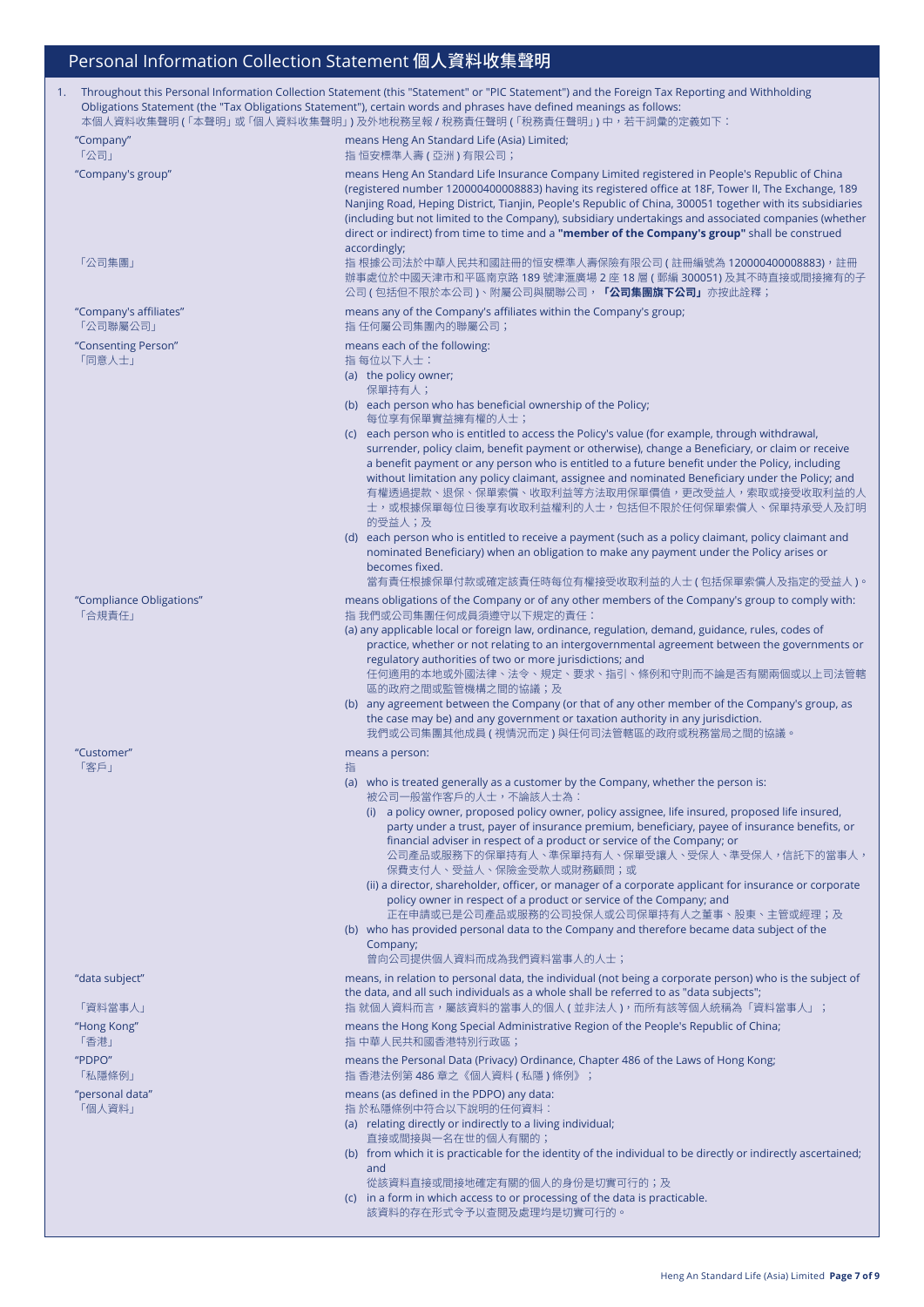|    |                                                                                                                                                                                                                                                                                                                                                                                                                                                                                                                                              | "Personal Information"<br>「個人資料」                                                                                                                                                                                                                                                                                                                                                                                                                                                | in respect of a Consenting Person, means:<br>有關同意人士的個人資料指:<br>(a) where the Consenting Person is an individual, his/her full name, date and place of birth, residential<br>address, mailing address, contact information (including telephone number), and any taxpayer<br>identification number, social security number, citizenships, residency(ies) and tax residency(ies);<br>倘同意人士為個人,即其全名、出生日期及地點、居住地址、郵寄地址、聯絡資料 (包括電話號碼 ),及<br>任何納稅人識別編號、社會保障號碼、公民身分、居住地及稅務上的常駐國家;<br>(b) where the Consenting Person is a corporate/entity, its date and place of incorporation or<br>formation, registered address, address of place of business, tax identification number, tax status,<br>tax residency, registered address, address of place of business or (if applicable) such information<br>as the Company may reasonably require regarding each of its substantial shareholders and<br>controlling persons.<br>倘同意人士為公司 / 機構,即其註冊或成立日期及地點、註冊地址、營業地址、稅務識別編號、稅務狀況、<br>稅務上的常駐國家或 ( 倘適用 ) 我們合理要求的主要股東及控權人士資料。 |  |  |  |  |
|----|----------------------------------------------------------------------------------------------------------------------------------------------------------------------------------------------------------------------------------------------------------------------------------------------------------------------------------------------------------------------------------------------------------------------------------------------------------------------------------------------------------------------------------------------|---------------------------------------------------------------------------------------------------------------------------------------------------------------------------------------------------------------------------------------------------------------------------------------------------------------------------------------------------------------------------------------------------------------------------------------------------------------------------------|------------------------------------------------------------------------------------------------------------------------------------------------------------------------------------------------------------------------------------------------------------------------------------------------------------------------------------------------------------------------------------------------------------------------------------------------------------------------------------------------------------------------------------------------------------------------------------------------------------------------------------------------------------------------------------------------------------------------------------------------------------------------------------------------------------------------------------------------------------------------------------------------------------------------------------------------------------------------------------------------------------|--|--|--|--|
|    |                                                                                                                                                                                                                                                                                                                                                                                                                                                                                                                                              | "Policy Information"                                                                                                                                                                                                                                                                                                                                                                                                                                                            | means any information relating to the Policy including without limitation the Policy number, Policy<br>balance or value, gross receipts, withdrawals and payments from the Policy.                                                                                                                                                                                                                                                                                                                                                                                                                                                                                                                                                                                                                                                                                                                                                                                                                         |  |  |  |  |
|    |                                                                                                                                                                                                                                                                                                                                                                                                                                                                                                                                              | 「保單資料」<br>"Tax Information"                                                                                                                                                                                                                                                                                                                                                                                                                                                     | 指 有關保單的任何資料,包括但不限於保單編號、保單結餘或價值、總收入、從保單提取及支付的款項。<br>in respect of a Consenting Person, means:                                                                                                                                                                                                                                                                                                                                                                                                                                                                                                                                                                                                                                                                                                                                                                                                                                                                                                               |  |  |  |  |
|    |                                                                                                                                                                                                                                                                                                                                                                                                                                                                                                                                              | 「稅務資料」                                                                                                                                                                                                                                                                                                                                                                                                                                                                          | 有關同意人士的稅務資料指:<br>(a) any documentation or information (and accompanying statements, waivers and consents as the<br>Company may from time to time require or the Consenting Person may from time to time give)<br>relating, directly or indirectly, to the tax status of the Consenting Person;<br>與同意人士稅務狀況直接或間接有關的文件或資料,以及我們不時要求或同意人士不時提供的隨附陳述、<br>放棄及同意文件;<br>(b) Personal Information of the Consenting Person; and<br>同意人士的個人資料;及<br>(c) Policy Information.<br>保單資料。                                                                                                                                                                                                                                                                                                                                                                                                                                                                                                                                  |  |  |  |  |
| 2. |                                                                                                                                                                                                                                                                                                                                                                                                                                                                                                                                              | Nothing in this Statement shall limit the right of Customers as a data subject under the PDPO.<br>本聲明並不局限客戶作為資料當事人根據私隱條例所享有的權利。                                                                                                                                                                                                                                                                                                                                                 |                                                                                                                                                                                                                                                                                                                                                                                                                                                                                                                                                                                                                                                                                                                                                                                                                                                                                                                                                                                                            |  |  |  |  |
| 3. | From time to time, personal data of Customers are (or will be) collected by or on behalf of the Company to enable it to carry on its day-to-day business and<br>to provide services to Customers. Failure to obtain personal data from Customers may result in the Company being unable to process an insurance<br>application or to provide after-sales services to the Customer.<br>為使公司能進行其日常業務及向客戶提供服務,客戶的個人資料會不時由公司收集或由他人代為收集。 <b>若公司未能向客戶取得個人資料,則便可能導致公司無法處理</b><br>投保申請或無法向客戶提供售後服務。                                                  |                                                                                                                                                                                                                                                                                                                                                                                                                                                                                 |                                                                                                                                                                                                                                                                                                                                                                                                                                                                                                                                                                                                                                                                                                                                                                                                                                                                                                                                                                                                            |  |  |  |  |
| 4. |                                                                                                                                                                                                                                                                                                                                                                                                                                                                                                                                              | Personal data of Customers held by the Company will generally be kept confidential, but the Company may provide, disclose or transfer these personal<br>data to the following persons (whether they are in or outside Hong Kong) for one or more of the purposes set out in paragraph 5 below:<br>由公司持有的客户個人資料一般會被保密,惟公司有可能會向以下人士 ( 不論是在香港境内或境外 ) 提供、披露或轉交該等個人資料以便達到下文第 5 段中述及的一<br>個或多個目的:<br>(a) any reinsurance company to whom any part of the Company's business is ceded; |                                                                                                                                                                                                                                                                                                                                                                                                                                                                                                                                                                                                                                                                                                                                                                                                                                                                                                                                                                                                            |  |  |  |  |
|    | (b)                                                                                                                                                                                                                                                                                                                                                                                                                                                                                                                                          | 任何承保公司業務之任何部分的再保公司;<br>of any monies to or by the Customer;                                                                                                                                                                                                                                                                                                                                                                                                                     | any financial institution or financial service provider who is in a position to process the payment of, or handle the payment instruction or authorisation<br>任何處於適當崗位可處理向客戶支付或收取款項,或可執行向客戶支付或收取款項之付款指示或授權的金融機構或金融服務機構;<br>any healthcare service provider who is engaged to carry out medical assessment on the health of a Customer which will affect the Company's decision                                                                                                                                                                                                                                                                                                                                                                                                                                                                                                                                                                                                                             |  |  |  |  |
|    | (C)                                                                                                                                                                                                                                                                                                                                                                                                                                                                                                                                          | on processing an insurance application or a claim;                                                                                                                                                                                                                                                                                                                                                                                                                              | 任何受聘負責檢驗客戶健康狀況而該檢驗結果會影響公司處理投保申請或索償決定的醫療服務機構;                                                                                                                                                                                                                                                                                                                                                                                                                                                                                                                                                                                                                                                                                                                                                                                                                                                                                                                                                               |  |  |  |  |
|    |                                                                                                                                                                                                                                                                                                                                                                                                                                                                                                                                              | Company's affiliates;<br>任何受聘向公司及 / 或公司聯屬公司提供獨立意見或專門範疇服務的專業顧問或服務機構;                                                                                                                                                                                                                                                                                                                                                                                                             | (d) any professional adviser or service provider who is engaged to provide independent advice or service in a specialised area to the Company and/or the                                                                                                                                                                                                                                                                                                                                                                                                                                                                                                                                                                                                                                                                                                                                                                                                                                                   |  |  |  |  |
|    |                                                                                                                                                                                                                                                                                                                                                                                                                                                                                                                                              |                                                                                                                                                                                                                                                                                                                                                                                                                                                                                 | (e) any person in connection with any claims made by the Customer or otherwise involving the Customer in respect of any products and/or services<br>provided by the Company or the Company's affiliates, including any claims investigation agency;                                                                                                                                                                                                                                                                                                                                                                                                                                                                                                                                                                                                                                                                                                                                                        |  |  |  |  |
|    | 任何就公司或公司聯屬公司產品及 / 或服務與客戶提出索償 ( 或以別的形式被涉及客戶 ) 有關的人士,包括任何索償調查機構;<br>any person to whom the Company and/or the Company's affiliates are under an obligation to make disclosure under any Compliance Obligations<br>(f)<br>or the requirements of any present or future laws, rules, regulations, codes, treaties or guidelines binding or enforceable on them, including any<br>regulators, government authorities, international organisations or alliances, courts, adjudicators, and/or any industry bodies, associations or<br>federations; |                                                                                                                                                                                                                                                                                                                                                                                                                                                                                 |                                                                                                                                                                                                                                                                                                                                                                                                                                                                                                                                                                                                                                                                                                                                                                                                                                                                                                                                                                                                            |  |  |  |  |
|    | (g)                                                                                                                                                                                                                                                                                                                                                                                                                                                                                                                                          | 政府部門、國際組織或聯盟、法院、裁判機構及 / 或任何行業團體、協會或聯會;                                                                                                                                                                                                                                                                                                                                                                                                                                          | 任何公司及 / 或公司聯屬公司根據所須遵守的任何合規責任或現有或未來法例、規則、法規、守則、條約或指引而對其有披露責任的人士,包括任何監管機構、<br>any insurance intermediary authorised by the Company and/or the Company's affiliates to promote, sell, or provide after-sales services in relation to,                                                                                                                                                                                                                                                                                                                                                                                                                                                                                                                                                                                                                                                                                                                                                                         |  |  |  |  |
|    | any of the products and services of the Company and/or the Company's affiliates;<br>任何獲公司及 / 或公司聯屬公司授權以進行推廣或銷售公司及 / 或公司聯屬公司任何產品及服務, 或就有關產品及服務提供售後服務的保險中介機構;<br>any actual or proposed assignee of the Customer's insurance policy issued by the Company and/or the Company's affiliates;<br>(h)                                                                                                                                                                                                                                              |                                                                                                                                                                                                                                                                                                                                                                                                                                                                                 |                                                                                                                                                                                                                                                                                                                                                                                                                                                                                                                                                                                                                                                                                                                                                                                                                                                                                                                                                                                                            |  |  |  |  |
|    | 任何獲發公司及 / 或公司聯屬公司繕發保單的客戶之實際或準受讓人;<br>any actual or proposed purchaser of parts or all of the Company's business and/or those of the Company's group together with its advisers in the<br>(i)                                                                                                                                                                                                                                                                                                                                                 |                                                                                                                                                                                                                                                                                                                                                                                                                                                                                 |                                                                                                                                                                                                                                                                                                                                                                                                                                                                                                                                                                                                                                                                                                                                                                                                                                                                                                                                                                                                            |  |  |  |  |
|    |                                                                                                                                                                                                                                                                                                                                                                                                                                                                                                                                              | transaction;<br>任何公司及 / 或公司集團部分或全部業務的實際或準買家,及其交易顧問;                                                                                                                                                                                                                                                                                                                                                                                                                             | any agent, contractor or external service provider who is engaged to provide administrative, audit, data processing, document managing, mailing,                                                                                                                                                                                                                                                                                                                                                                                                                                                                                                                                                                                                                                                                                                                                                                                                                                                           |  |  |  |  |
|    | (i)                                                                                                                                                                                                                                                                                                                                                                                                                                                                                                                                          | daily operation of their respective businesses;                                                                                                                                                                                                                                                                                                                                                                                                                                 | printing, payment, storage, technology, telecommunication, or other services to the Company and/or the Company's affiliates in connection with the<br>任何受聘向公司及 / 或公司聯屬公司就其日常之營運提供行政、審計、資料處理、文檔管理、郵遞、印刷、付款、儲存、技術、電訊,或其他服務的代理商、承                                                                                                                                                                                                                                                                                                                                                                                                                                                                                                                                                                                                                                                                                                                                                                             |  |  |  |  |
|    | (k)                                                                                                                                                                                                                                                                                                                                                                                                                                                                                                                                          | 包商或外界服務供應商;<br>enjoying the products and/or service of the Company and/or the Company's affiliates;                                                                                                                                                                                                                                                                                                                                                                             | any external service provider who is engaged to provide any service which will enhance or add value to the overall experience of the Customer in                                                                                                                                                                                                                                                                                                                                                                                                                                                                                                                                                                                                                                                                                                                                                                                                                                                           |  |  |  |  |
|    | 任何受聘向客戶提供讓其對公司及 / 或公司聯屬公司產品及 / 或服務更為滿意或享有提升服務的外界服務機構;<br>any research agent or service provider who is engaged to carry out any market surveys or studies;<br>(1)<br>任何受聘進行市場調查或研究的調查代理或服務供應商;                                                                                                                                                                                                                                                                                                                                               |                                                                                                                                                                                                                                                                                                                                                                                                                                                                                 |                                                                                                                                                                                                                                                                                                                                                                                                                                                                                                                                                                                                                                                                                                                                                                                                                                                                                                                                                                                                            |  |  |  |  |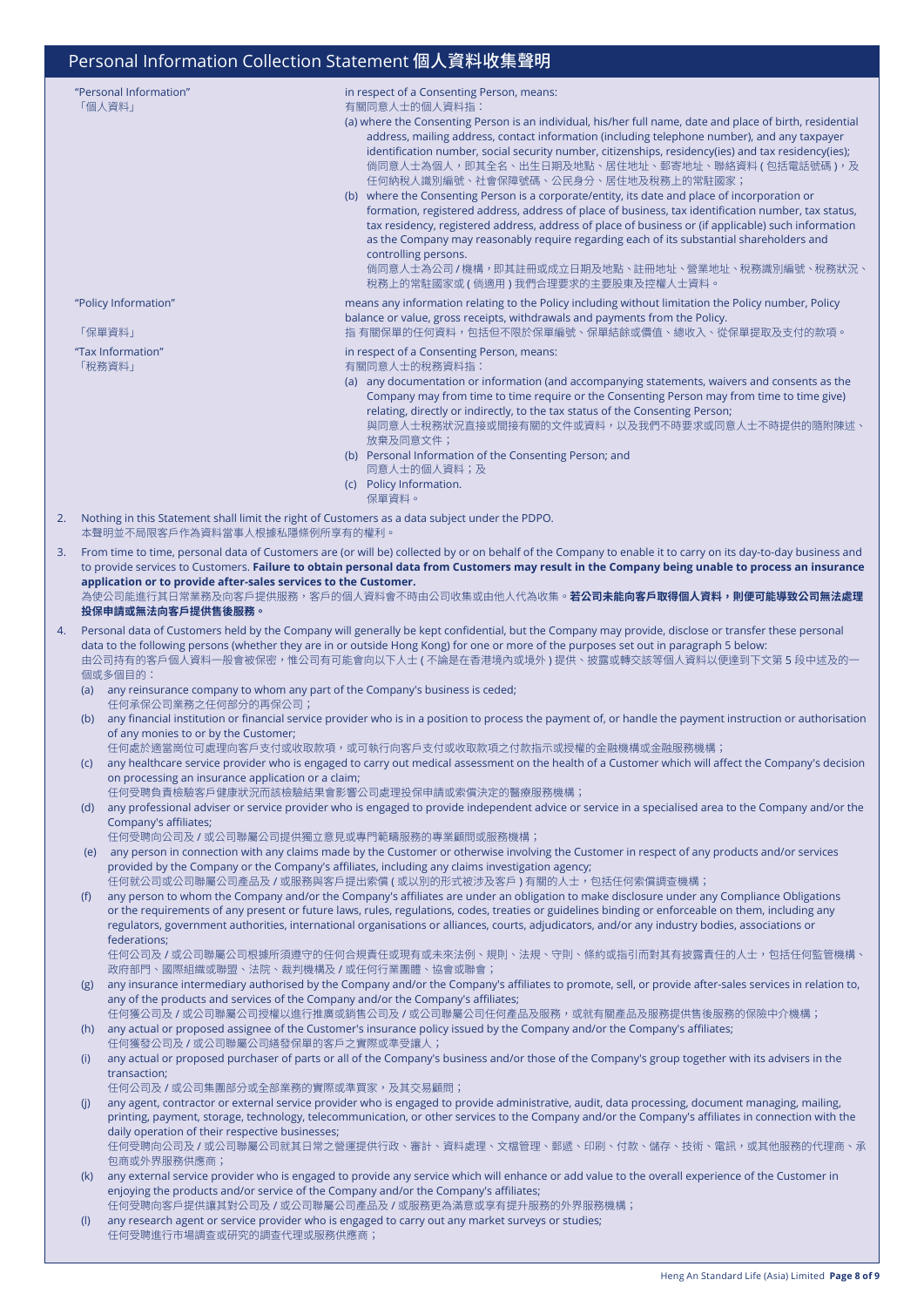- (m) any of the Company's affiliates; and 任何公司聯屬公司;及
- (n) any person described in paragraph 7(d) below for the purpose of direct marketing, in case the Customer has given consent for using personal data in relation to such purpose.

任何在客戶同意讓其個人資料被用作直接促銷用途的前題下,於下文第 7(d) 段所述的人士。

5. The purpose(s) for which the personal data of Customers may be used will vary depending on the circumstances and their context of collection, but the purposes perceived by the Company will include the following:

客戶個人資料的用途會因不同情況及收集的背景有異,惟公司屬意用途將包括:

(a) to offer a quotation for insurance to a Customer, and to assess, evaluate (including the merits and/or suitability of a product or service to a Customer), process, approve and/or underwrite an insurance application, a claim and/or service request from a Customer arising from the application or thereafter;

提供投保報價予客戶,以及評估、衡量 ( 包括產品及 / 或服務是否有利於及 / 或適合客戶 )、處理、批准及 / 或受理客戶的投保申請、索償及 / 或源於客戶投保申 請或其後的服務要求;

- (b) to provide subsequent or ongoing services to a Customer in relation to an insurance application or policy; 提供有關投保申請或保單的跟進或持續服務予客戶;
- (c) to carry out matching procedures as defined in the PDPO; 執行私隱條例中界定的核對程序;
- (d) to carry out credit assessments on Customers whose credit worthiness is under regular or special review; 進行客戶信用評估,不論該評估為定期或特別審查;
- (e) to carry out surveys for gathering Customer opinion and/or statistical analysis on Customer's behavior or mentality; 進行調查以收集客戶意見及 / 或作出客戶行為或心態的統計分析;
- (f) to process a payment or a Customer's payment instructions and/or direct debit authorisations; 處理付款或執行客戶的付款指示及 / 或直接付款授權;
- (g) to determine any amount of indebtedness owing to or from a Customer; 確定欠付客戶或客戶欠付的任何款項;
- (h) to verify a Customer's identity in accordance with any compliance procedures, including those intended to combat terrorist financing, fraud and/or money laundering or otherwise for the purpose of ensuring the Company's Group's Compliance with the Compliance Obligations; 按任何合規程序驗證客戶的身份,包括旨在打擊恐怖活動融資、欺詐及 / 或洗黑錢活動的程序或在其他情況下用以確保公司集團依從合規責任的程序;
- (i) to maintain an update database of personal data of Customers; 設立及更新客戶個人資料的數據庫;
- (j) to facilitate research or design of insurance or other related financial services and/or products which may be suitable for Customers; 促進研究或設計可能適合客戶的保險或其他相關金融服務及 / 或產品;
- (k) to enforce a Customer's obligations in respect of an insurance application or policy; 執行客戶在投保申請或保單下的責任;
- (l) to enable an actual or proposed assignee of the Customer's insurance policy, or an actual or proposed purchaser of the Company's business, to evaluate the transaction intended to be the subject of the assignment or purchase;
- 協助客戶保單的實際或準受讓人或公司業務的實際或準買家,以評估在有關轉讓或買賣交易下的事宜; (m) to fulfill the disclosure requirements of any Compliance Obligations, laws, legislation, regulations, codes or guidelines as may in present or future and from time to time be applicable to the Company and/or the persons as listed in paragraph 4 above to whom the Company had transferred personal data of the Customer; 遵守現時或將來不時適用於公司及 / 或上文第 4 段所列從公司手上取得客戶個人資料之人士的任何合規責任、法例、法規、規章、守則或指引底下的披露規定;

(n) to enable the Company to carry on its normal business and day-to-day operations and to meet its liquidity and solvency requirements according to law;

- 令公司能繼續經營其正常業務及日常運作,以及符合有關法例對流動資金及償付能力的規定; (o) to procure any service which will enhance or add value to a Customer's enjoyment of the products and/or service of the Company and/or the Company's affiliates;
- 取得任何讓客戶對公司及 / 或公司聯屬公司產品及 / 或服務更為滿意或享有額外價值的服務;
- (p) to exercise the Company's rights as more particularly provided in the insurance policy, including the right of subrogation; 行使公司在保單中列明的權利,包括代位權;
- (q) to comply with any obligations, requirements, policies, procedures, directives, or guidelines in respect of sharing data and information within the Company's group and/or any other use of data and information in accordance with group-wide compliance procedures; and/or 遵守公司集團內對共享數據與資料,及 / 或根據集團通用的合規程序將數據與資料用作其他用途的相關責任、規定、政策、程序、指令或指引; 及 / 或
- (r) to market the service, product and/or subject as further described in paragraph 7 below. 推廣下文第 7 段所詳述的服務、產品及 / 或事項。
- Under the laws, regulations and international agreements for the implementation of automatic exchange of financial account information ("AEOI") and the U.S. Foreign Account Tax Compliance Act ("FATCA"), financial institutions are required to identify account holders (including certain policy owners and beneficiaries) and controlling persons of certain entity policyholders who are reportable foreign tax residents and report their Tax Information (including but not limited to their name, address, jurisdiction(s) of tax residence, tax identification number in that jurisdiction(s), account balance and income information) to the local tax authority where the financial institution operates or directly to the U.S. Internal Revenue Service. The local tax authority will provide this information to the tax authority of the reportable foreign tax resident's country of tax residence on a regular, annual basis. Without limiting the generality of this Personal Information Collection Statement, the Company will use the Tax Information for the purposes of AEOI and FATCA. The Tax Information may be transmitted by the Company to the Hong Kong Inland Revenue Department or any other relevant domestic or foreign tax authority for transfer to the tax authority of another jurisdiction. The Tax Information may be transmitted by the Company to the U.S. Internal Revenue Service. 根據實施的自動交換財務帳戶資料 (「自動交換資料」) 和美國海外帳戶稅收合規法案 (「合規法案」) 的法律、法規及國際協定,財務機構須辨別具有須申報外國稅務 居民身份的帳戶持有人 ( 包括某些帳戶持有人及保單受益人 ) 和某些實體保單持有人的控權人,並向財務機構營運當地的稅務部門或直接向美國國稅局申報其稅務資 料 ( 包括但不限於姓名、地址、稅務居住地、該稅務居住地的稅務編號、帳戶結餘及收入資料 )。當地稅務部門將每年定期將上述資料交予須申報外國稅務居民所屬稅 務居住地的相關稅務部門。在不限制個人資料收集聲明下,本公司會將收集的稅務資料用於自動交換資料及合規法案。本公司會將稅務資料傳遞給香港稅務局或其他 本地或海外稅務部門用於轉交其他司法管轄區的稅務部門。本公司亦可能將稅務資料轉交給美國國稅局。

#### 7. **Use of Personal Data in Direct Marketing 使用個人資料作直接促銷用途**

The Company intends to use the personal data of Customers for direct marketing purpose and the Company requires their consent (including an indication of no objection) for the purpose. In this connection:

公司擬使用客戶個人資料作直接促銷用途,惟公司的該用途須取得客戶同意 ( 包括其表示不反對 )。就此,請留意:

(a) the name, contact details (including telephone numbers, mailing addresses and email addresses), gender, date of birth, transaction pattern or behavior, financial background, and demographic data (collectively, "Selected Personal Data") being held by the Company may from time to time be used in direct marketing; and 公司所持有客戶的姓名、聯絡資料 ( 包括電話號碼、郵寄地址及電郵地址 )、性別、出生日期、交易模式及行為、經濟背景及人口統計數據 ( 統稱「選定個人資料」) 可被不時用作直接促銷用途;及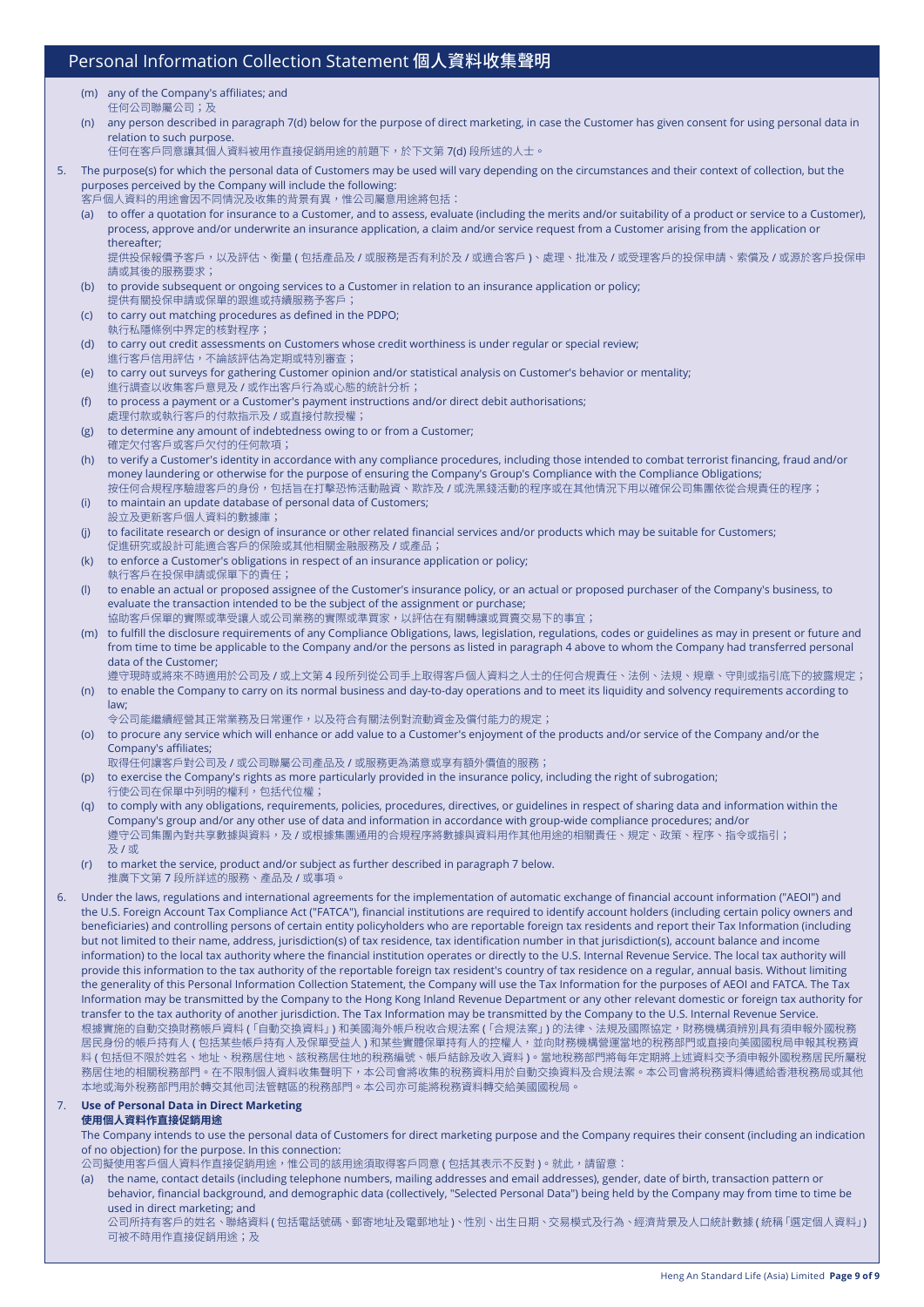- (b) information delivered by post, electronic mails, SMS, telephone calls, and/or other means of communication may be used by the Company in achieving its direct marketing purpose; and
	- 公司可透過以郵寄、電郵、短訊、電話及/或其他通訊方式轉遞的資料以達到其直接促銷用途;及
- (c) the classes of service, product and subject in relation to the Company's direct marketing may include:
	- 有關公司作直接促銷的服務、產品及項目可包括:
		- (i) insurance, investment, financial planning, asset and wealth management and related services and/or products; 保險、投資、財務策劃、資產和財富管理及相關服務及 / 或產品;
		- (ii) lucky draw, games, media event and/or seminar; and 抽獎、遊戲、傳媒活動及 / 或講座;及
		- (iii) reward, loyalty, privilege and/or special-offer programs; 獎勵、長期客戶、優惠及 / 或特惠計劃;

(d) the classes of service, product and subject described above may be provided or solicited by the Company and/or: 上述服務、產品及項目可能由公司及 / 或下述各方提供或取得:

- (i) any of the Company's affiliates;
- 任何公司聯屬公司;
- (ii) third party financial institutions, investment firms, investment advisers and investment service providers; and 第三方金融機構、投資行、投資顧問及投資服務機構;及
- (iii) third party providers of reward, loyalty, privilege and/or special-off er programs; 獎勵、長期客戶、優惠及 / 或特惠計劃的第三方提供者;
- (e) in addition to marketing the classes of service, product and subject described above for and by itself, the Company also intends to provide the Selected Personal Data of Customers to all or any of the persons described in paragraph 7(d) above for use by them in marketing those classes of service, product and subject, and the Company requires the consent of those Customers (including an indication of no objection by them) for such purpose; and

除為自己或靠自己直接促銷上述服務、產品及項目外,公司亦擬提供選定個人資料予上文 7(d) 段所述之全部或任何人士用於其促銷該等服務、產品及項目上, 惟公司須取得該等客戶的同意 ( 包括其表示不反對 ); 及

- (f) if a Customer does not wish to allow the Company to use or provide to other persons any of his/her Selected Personal Data for direct **marketing purpose, the Customer can exercise his/her right of objection and notify the Company. 客戶如欲拒絕公司使用,或提供選定個人資料予其他人士使用作直接促銷,可行使反對權並通知公司。**
- 8. Under and in accordance with the PDPO, a data subject has the following rights:
	- 根據私隱條例,資料當事人有權:
	- (a) to check whether the Company holds data relating to him/her and access to such data; 查證公司是否持有其資料及查閱有關資料;
	- (b) to require the Company to correct any data relating to him/her which is inaccurate; and 要求公司改正有關其本人不準確的任何資料;及
	- (c) to ascertain the Company's policies and practices in relation to personal data and to be informed of the kind of personal data held by the Company; and
		- 查閱公司有關個人資料的政策及實際程序,以及了解公司所持個人資料的種類;及
	- (d) to request the Company not to use his/her data for direct marketing purpose and the Company must then cease the use for that purpose without charge.

免費要求公司不得就直接營銷目的使用其資料,以及公司隨後必須停止就該用途使用其資料。

- 9. In accordance with the PDPO, the Company has the right to charge a reasonable fee for processing any data access request. 根據私隱條例,公司有權就處理任何查閱資料的要求收取合理費用。
- 10. The requests described above may be made in writing to the Data Protection Officer, Heng An Standard Life (Asia) Limited, 12/F, Lincoln House, Taikoo Place, 979 King's Road, Quarry Bay, Hong Kong.

上述要求可以書面形式郵寄予恒安標準人壽 ( 亞洲 ) 有限公司之資料保護主任,地址為香港鰂魚涌英皇道 979 號太古坊林肯大廈 12 樓。

#### 11. **Foreign Tax Reporting and Withholding Obligations Statement ("Tax Obligations Statement")**

- **外地稅務呈報 / 稅務責任聲明 (「稅務責任聲明」)**
- (a) Provision of information 提供資料
	- (i) I/We agree to provide the Company with the Personal Information of myself/ourselves and, where reasonably required by the Company, of any other Consenting Person in such manner, in such form and within such time, as the Company may from time to time require.
	- 本人 / 吾等同意向公司提供本人 / 吾等的個人資料,亦會應公司的合理要求,按公司不時要求的方式、形式及時間向公司提供其他同意人士的個人資料。 (ii) Where there is any change or addition to the Personal Information of myself, and, where applicable, any other Consenting Person, I/we agree to update the Company promptly (and in any event no later than 31 days of the change or addition) of the change or addition.
	- 倘本人 / 吾等及任何同意人士 ( 倘適用 ) 的個人資料有任何更改或增加,本人 / 吾等同意當有更改或增加會盡快 ( 無論如何不遲於更改或增加後的 31 天 ) 通知公司有關的更改或增加。
	- (iii) I/We agree that I/we shall, and, where applicable, shall procure such other Consenting Person(s) to, complete and sign such documents and do such things, as the Company may reasonably require from time to time for the purposes of ensuring the Company's compliance with the Compliance Obligations.
	- 本人 / 吾等同意會應公司不時合理的要求,自行及 ( 倘適用 ) 促使有關的其他同意人士填妥及簽署有關文件及辦理有關事宜,以確保公司遵守合規責任。 (iv) I/We agree that the Company may directly require any other Consenting Persons to provide or confirm accuracy of their Personal Information
	- without involving me/us if the Company reasonably considers it to be appropriate. 本人 / 吾等同意,倘公司有理由認為恰當,可毋須通過本人 / 吾等直接要求其他同意人士提供其個人資料或確認個人資料是否準確。
- (b) Disclosure of information

資料披露

(i) I/We agree that the Company and/or any other members of the Company's group may disclose the Tax Information of myself/ourselves and any other Consenting Person(s) to any government or tax authority in any jurisdiction for the purpose of ensuring compliance with Compliance Obligations (including but not limited to obligations under the laws, regulations and international agreements for the implementation of automatic exchange of financial account information ("AEOI") and the U.S. Foreign Account Tax Compliance Act ("FATCA")) on the part of the Company or on the part of the Company's group.

本人 / 吾等同意公司及 / 或公司集團任何成員可向任何司法管轄區的政府或稅務當局披露本人 / 吾等及任何同意人士的稅務資料,以確保公司或公司集團 遵守合規責任 ( 包括但不限於任何實施的自動交換財務帳戶資料「( 自動交換資料」) 和美國海外帳戶稅收合規法案「( 合規法案」) 的法律、法規及國際協定 )。

(ii) I/We hereby waive, and, where reasonably required by the Company, agree to procure any other Consenting Person(s) to waive, any applicable restrictions which would otherwise hinder the ability of the Company and/or any other members of the Company's group to disclose Tax Information in the manner as described in this paragraph 11(b) of the Tax Obligations Statement (or in the relevant policy provision relating to foreign tax reporting and withholding obligations).

本人 / 吾等謹此放棄並 ( 倘公司合理要求 ) 同意促使其他同意人士放棄可能妨礙公司及 / 或 [ 公司集團 ] 其他成員按稅務責任聲明第 11(b) 段 ( 或有關外地 稅務呈報或稅務責任的相關保單條文 ) 所述方式披露稅務資料的任何相關限制。